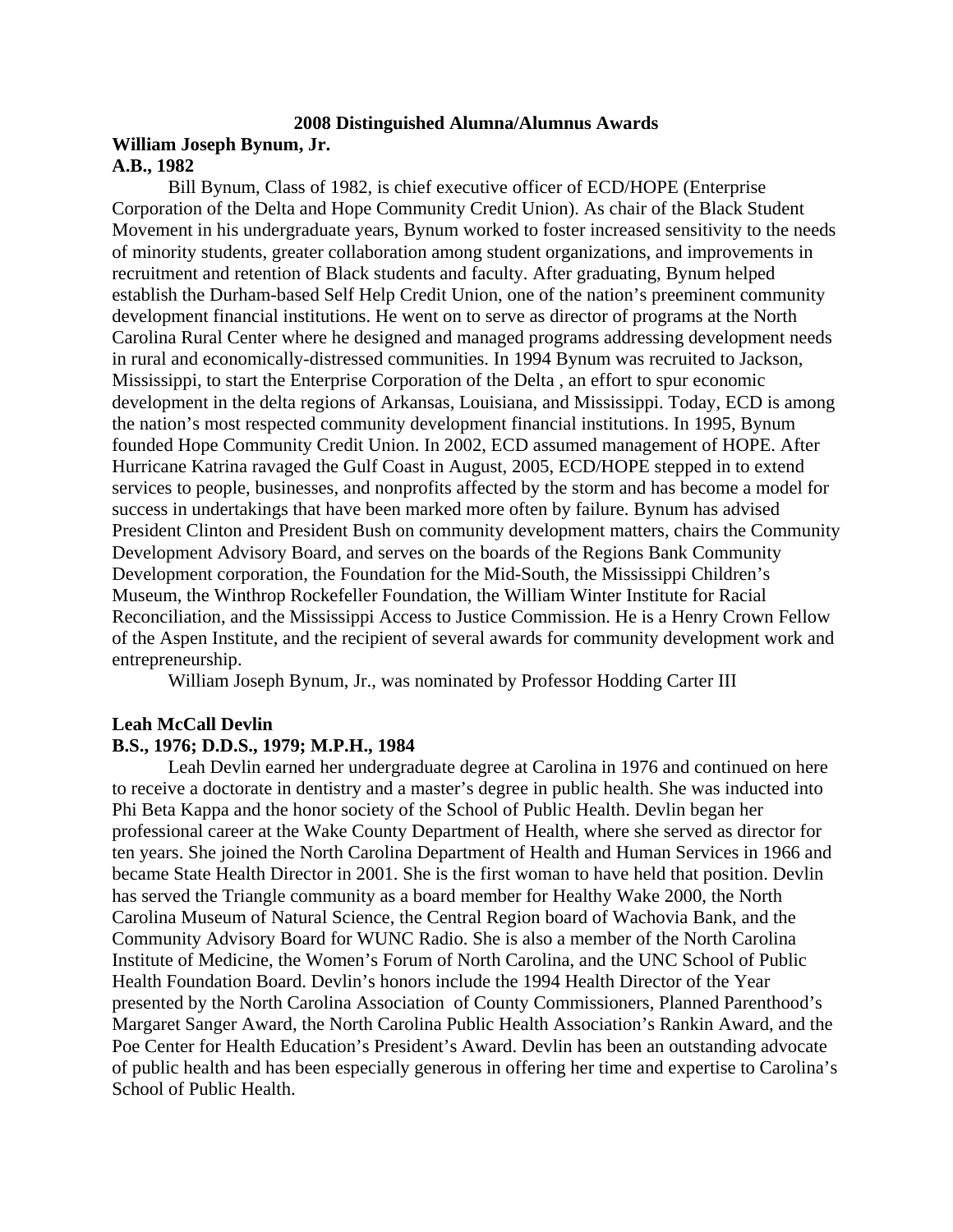Dr. Leah Devlin was nominated by Dean Barbara K. Rimer

#### **Molly Wilmer Barker A.B., 1982; M.S.W., 1989**

Molly Barker is the founder of Girls on the Run International, a non-profit prevention program that teaches self-respect and healthy lifestyles to preteen girls. Over the last decade this program has grown to include over 100 councils serving 40,000 girls across the United States and Canada. Girls on the Run is a 12-week 24-lesson character building program ending with a non-competitive 5K race. The goals of the curriculum are to encourage positive emotional, social, mental, spiritual and physical development. Barker designed the program as an outlet for young girls to address "Girl Box Issues," which are restrictions placed on women that make them follow a particular path in order to be recognized and valued. The success of the program prompted Barker to write Girls on Track: A Parent's Guide to Inspiring Our Daughters to Achieve a Lifetime of Self-Esteem and Respect. The book has been a best-seller, and was named a Best Parenting and Families book by Amazon.com. Barker was awarded the 2004 Charlotte Woman of the Year, the Enterprising Woman Magazine's Advocacy Award, Pfeiffer University's Servant Leadership Award, the School of Social Work's 2002 Distinguished Alumni Award, and Parent Magazine's Parent of the Month. She has been profiled in People magazine and the Carolina Alumni Review, and has appeared on Oprah Winfrey's Hi Gorgeous! tour. Barker's recent activities at Carolina include membership on the School of Social Work Board of Advisers and the 2006 key-note speaker at the Carolina Women's Center Annual Meeting.

Molly Barker was nominated by Kristen Huffman, Assistant Director of Alumni Relations and the Annual Fund of the UNC School of Social Work.

# **Walter Lowry Caudill**

#### **B.S. Chem. 1979**

Dr. Lowry Caudill is the retired, worldwide president of pharmaceutical development for Cardinal Health where he led a unit providing complete development services for the pharmaceutical industry at nine sites, including RTP, San Diego, Somerset New Jersey, Philadelphia, Manchester UK and Schorndorf Germany. Caudill and Dr. Alfred Childers cofounded Magellan Laboratories in 1991, a company later acquired by Cardinal Health. Magellan became one of the fastest growing, privately held companies in RTP and received many regional and national awards for growth and entrepreneurial development. Magellan was awarded the Triangle Business Journal's Fast 50 award for nine years and was in the Top 10 for six of the nine years. In 1998 Caudill and Childers were named Entrepreneur of the Year for North and South Carolina by Ernst and Young, the Kauffman Foundation, USA Today, and NASDAQ and were finalists for the 1998 National Entrepreneur of the Year. Caudill did his undergraduate work at Carolina with undergraduate research under the direction of Professor Royce Murray. He received his Ph.D. from Indiana University in 1983 under the direction of Professor Mark Wightman, now a member of the Carolina faculty. Upon graduation he became a research scientist at Baxter-Travenol and later joined the Glaxo Research Institute. Product lines that his groups helped develop include Zantac, Imitrex, Zofran, Zinacef, and Ventolin. Caudill is a steering committee member of the Carolina First Campaign and is chair of the Private Fundraising Steering Committee for the UNC-CH Physical Science Complex. He serves on the Chemistry Department's External Advisory Board and on the Board of Advisors of the